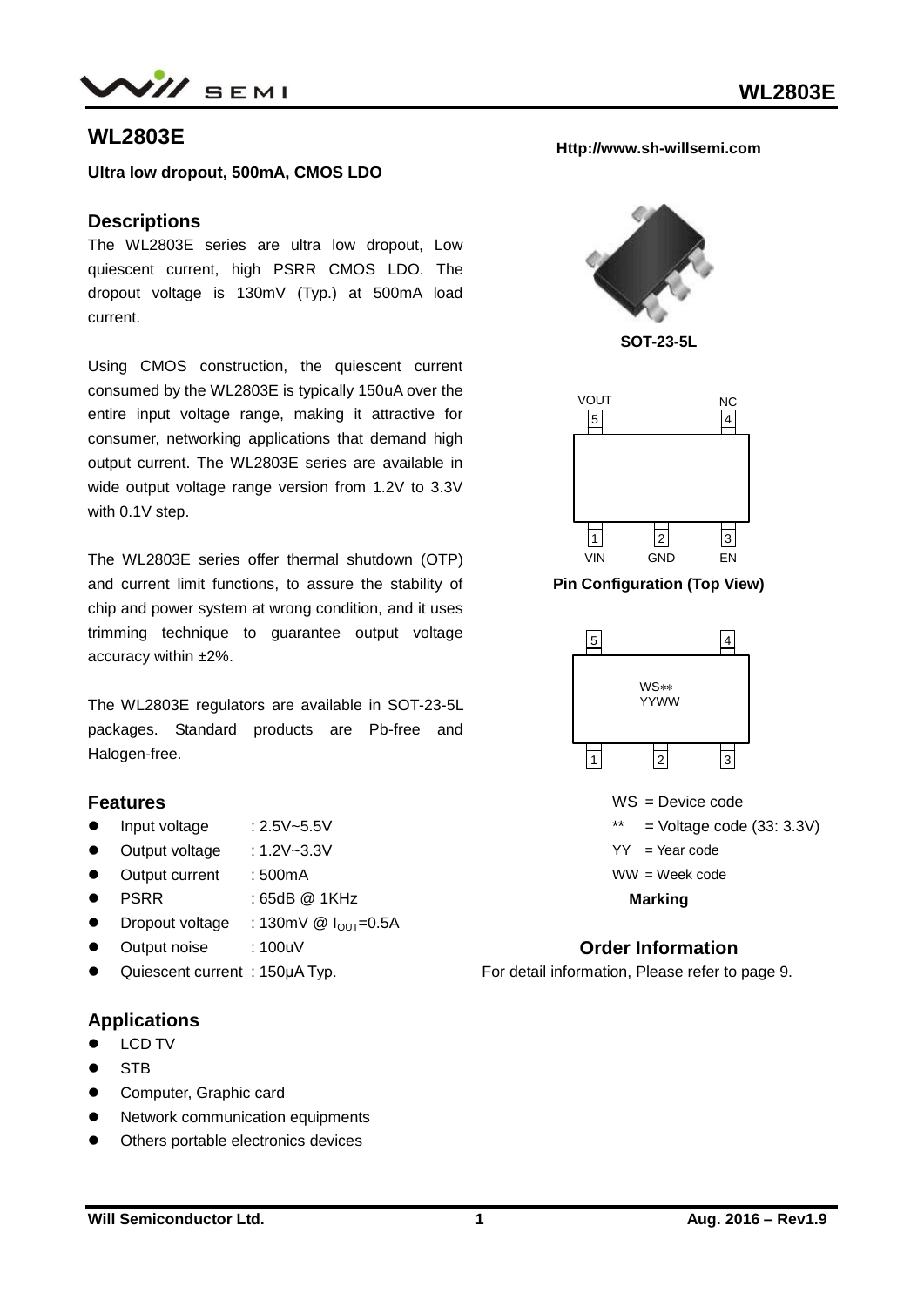

# **Typical Application**



# **Pin Description**

| <b>PIN</b> | <b>Symbol</b> | <b>Description</b>  |  |
|------------|---------------|---------------------|--|
| 1          | VIN           | Input               |  |
| 2          | <b>GND</b>    | Ground              |  |
| 3          | EN            | Enable, Active High |  |
| 4          | <b>NC</b>     | Not connect         |  |
| 5          | <b>VOUT</b>   | Output              |  |

When the output is less than 2V, it is recommended that the Cout is more than 10uF.

# **Block Diagram**

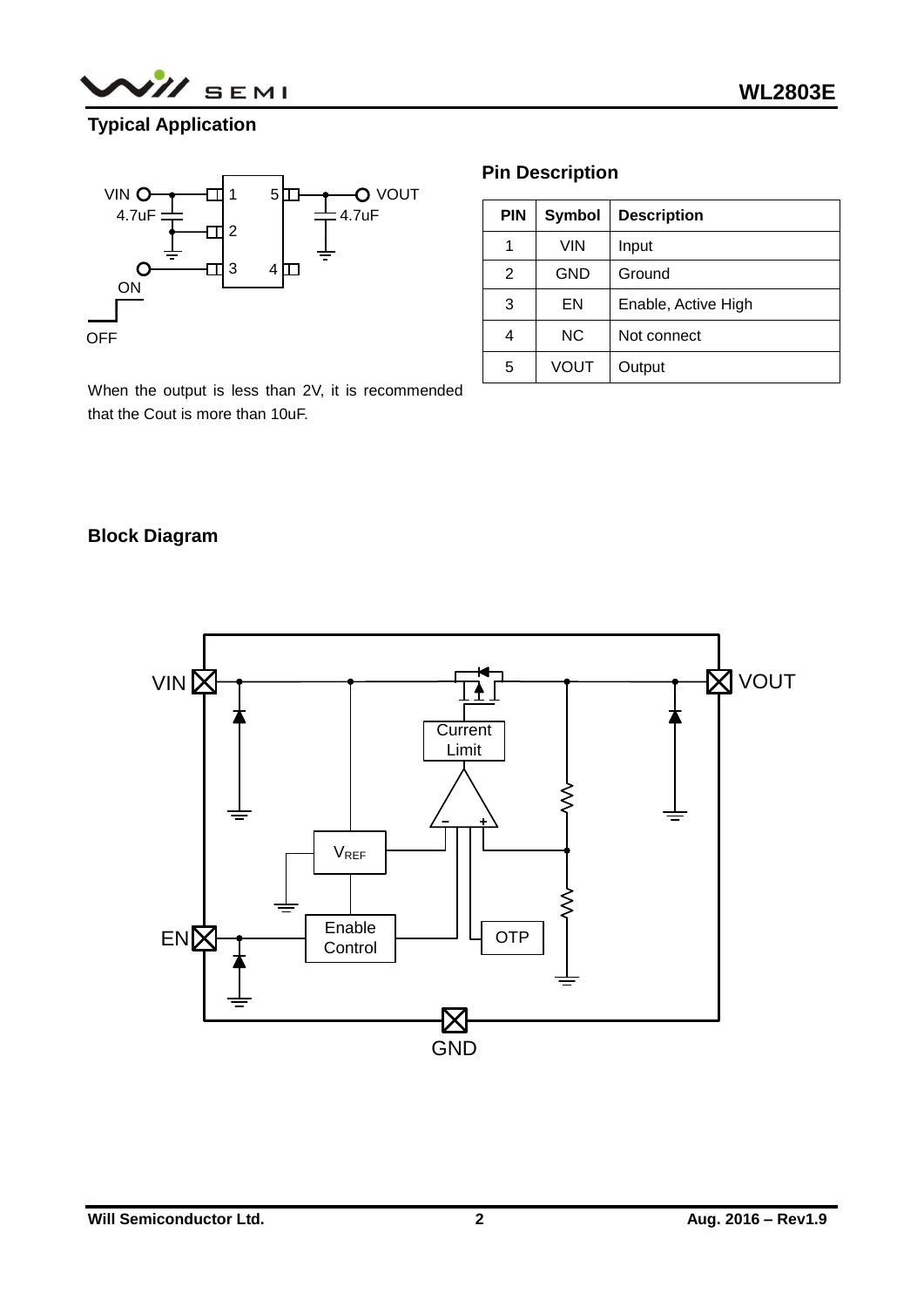

## **Absolute Maximum Ratings**

| <b>Parameter</b>                                | <b>Symbol</b>                          | Value              | Unit           |
|-------------------------------------------------|----------------------------------------|--------------------|----------------|
| Input voltage range                             | $V_{\text{IN}}$                        | $-0.3 - 6.5$       | V              |
| Output voltage range                            | $V_{\text{OUT}}$                       | $-0.3 \sim V_{IN}$ | V              |
| Power dissipation * <sup>1</sup> * <sup>3</sup> |                                        | 0.7                | W              |
| Power dissipation *2 *3                         | $P_D$<br>$R_{\theta$ JA<br>$T_{\rm J}$ | 0.5                | W              |
| Thermal resistance * <sup>1</sup>               |                                        | 180                | $^{\circ}$ C/W |
| Thermal resistance * <sup>2</sup>               |                                        | 250                | °C/W           |
| Junction temperature                            |                                        | 150                | $^{\circ}C$    |
| Lead temperature(10s)                           | $T_{L}$                                | 260                | $^{\circ}C$    |
| Storage temperature                             | <b>Tstg</b>                            | $-55 - 150$        | $^{\circ}C$    |
| <b>ESD Ratings</b>                              | <b>HBM</b>                             | ±8000              | $\vee$         |
|                                                 | МM                                     | ±400               | V              |

**Note:** These are stress ratings only. Stresses exceeding the range specified under "Absolute Maximum Ratings" may cause substantial damage to the device. Functional operation of this device at other conditions beyond those listed in the specification is not implied and prolonged exposure to extreme conditions may affect device reliability.

- **\*1:** Surface mounted on FR-4 Board using 1 square inch pad size, dual side, 1oz copper
- **\*2:** Surface mounted on FR-4 board using minimum pad size, 1oz copper
- \*3: Power dissipation is calculate by  $P_D = (V_{IN} \cdot V_{OUT}) \times I_{OUT}$

## **Recommend Operating Ratings**

| <b>Parameter</b>                   | <b>Symbol</b> | Value                                           | Unit   |
|------------------------------------|---------------|-------------------------------------------------|--------|
| <b>Operating Supply voltage</b>    | V IN          | $2.5 - 5.5$                                     |        |
| <b>Operating Temperature Range</b> | Topr          | $-40\negthinspace\negthinspace\negthinspace 85$ | $\sim$ |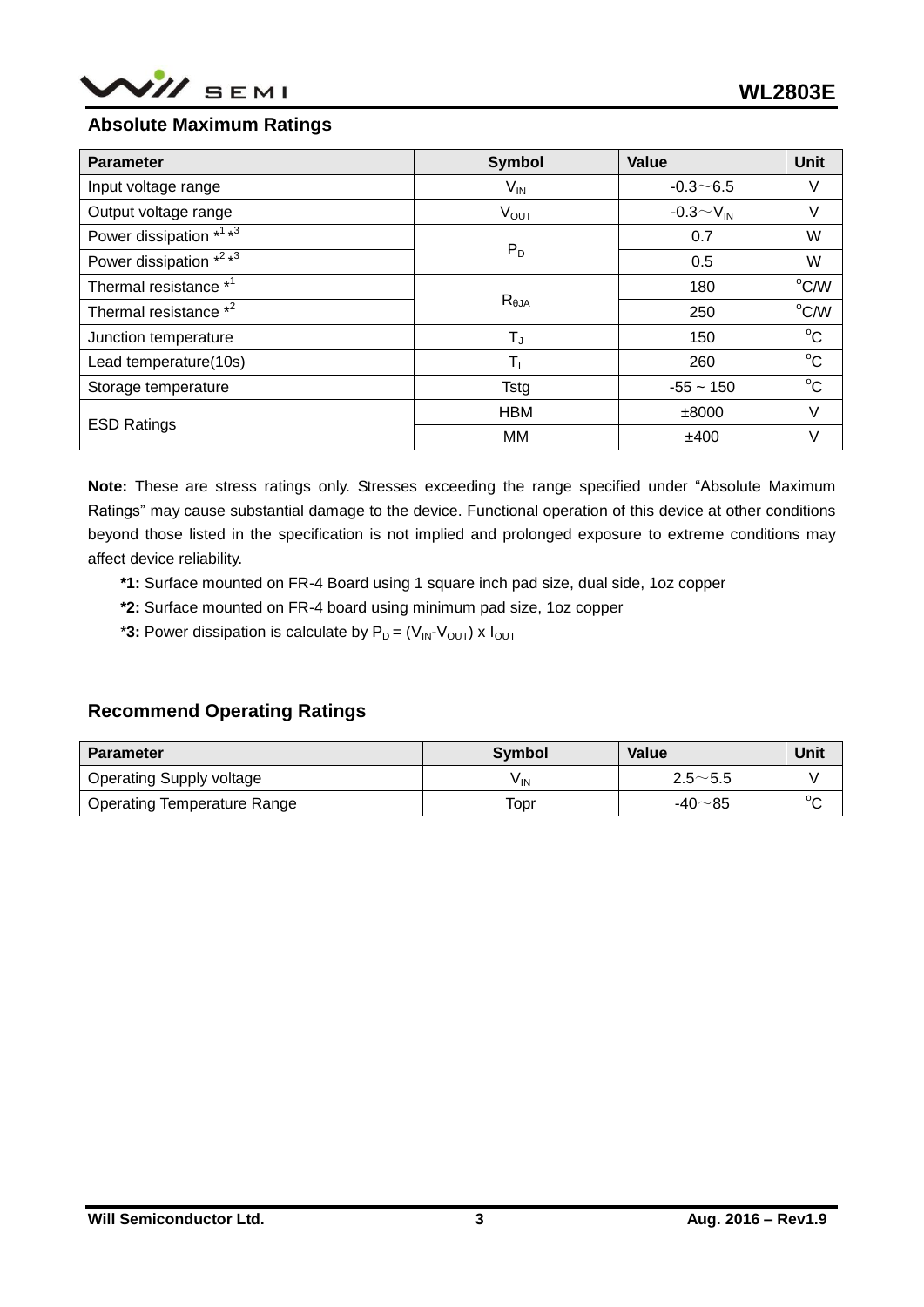

# **Electronics Characteristics** (Ta=25°C, V<sub>IN</sub>=V<sub>OUT</sub>+1V, C<sub>IN</sub>=C<sub>OUT</sub>=4.7uF, unless otherwise noted)

| <b>Parameter</b>              | <b>Symbol</b>               | <b>Condition</b>                                                         | Min.                          | Typ.        | Max.                                | Unit          |
|-------------------------------|-----------------------------|--------------------------------------------------------------------------|-------------------------------|-------------|-------------------------------------|---------------|
|                               | <b>VOUT</b>                 | $V_{OUT}$ < 1.5V, $V_{IN}$ = 2.5V,<br>$IOUT=1mA$                         | $V_{OUT}$<br>30mV             | <b>VOUT</b> | $V_{OUT}$<br>+<br>30 <sub>m</sub> V |               |
| Output Voltage                |                             | $V_{OUT} \ge 1.5V$ , $I_{OUT}=1mA$                                       | <b>VOUT</b><br>$\ast$<br>0.98 | <b>VOUT</b> | <b>VOUT</b><br>$\ast$<br>1.02       | $\vee$        |
| Dropout Voltage               | <b>V</b> <sub>DROP</sub>    | $V_{\text{OUT}} = V_{\text{OUT}} * 0.98$ . $I_{\text{OUT}} = 1$ A        |                               | 250         | 450                                 | mV            |
| <b>Current Limit</b>          | <b>ILIM</b>                 | $V_{IN} = 5V$                                                            | 0.65                          |             |                                     | A             |
| Line Regulation               | $\triangle$ VLINE           | $V_{\text{OUT}} = 3.3V$ , $V_{\text{IN}} = 4.3 - 6.0V$ ,<br>$IOUT=1mA$   |                               | 5           | 10                                  | mV            |
| Load Regulation               | $\triangle V_{load}$        | $V_{OUT} = 3.3V$ , $I_{OUT} = 1 \sim 500$ mA                             |                               | 10          | 30                                  | mV            |
| Quiescent Current             | lo                          | $V_{\text{OUT}}=3.3V, I_{\text{OUT}}=0$                                  |                               | 150         | 200                                 | uA            |
| <b>Shut-down Current</b>      | $I_{\text{SHDN}}$           | $V_{EN} = 0V$                                                            |                               | 0.1         | 1.0                                 | uA            |
|                               | <b>PSRR</b>                 | $V_{IN} = (V_{OUT} + 1V)_{DC} + 0.2V_{P-P}$<br>$F=1KHz$ , $I_{OUT}=10mA$ |                               | 65          |                                     |               |
| Power Supply Ripple Rejection |                             | $V_{IN} = (V_{OUT} + 1V)_{DC} + 0.2V_{P-P}$<br>$F=10KHz$ , $IOUT=10mA$   |                               | 58          | dB                                  |               |
| Output noise voltage          | $e_{NO}$                    | 10Hz to 100KHz, $C_{OUT} = 4.7 \mu F$                                    |                               | 100         |                                     | $\mu V_{P-P}$ |
| EN logic high voltage         | $V_{ENH}$                   | $V_{IN}$ =5.5V, $I_{OUT}$ =1mA                                           | 1.2                           |             |                                     | V             |
| EN logic low voltage          | $V_{\text{ENL}}$            | $V_{IN} = 5.5V$ , $I_{OUT} = 0mA$                                        |                               |             | 0.4                                 | $\vee$        |
| Thermal shutdown threshold    | $T_{SD}$                    |                                                                          |                               | 165         |                                     | $^{\circ}C$   |
| Thermal shutdown hysteresis   | $\triangle$ T <sub>SD</sub> |                                                                          |                               | 30          |                                     | $^{\circ}C$   |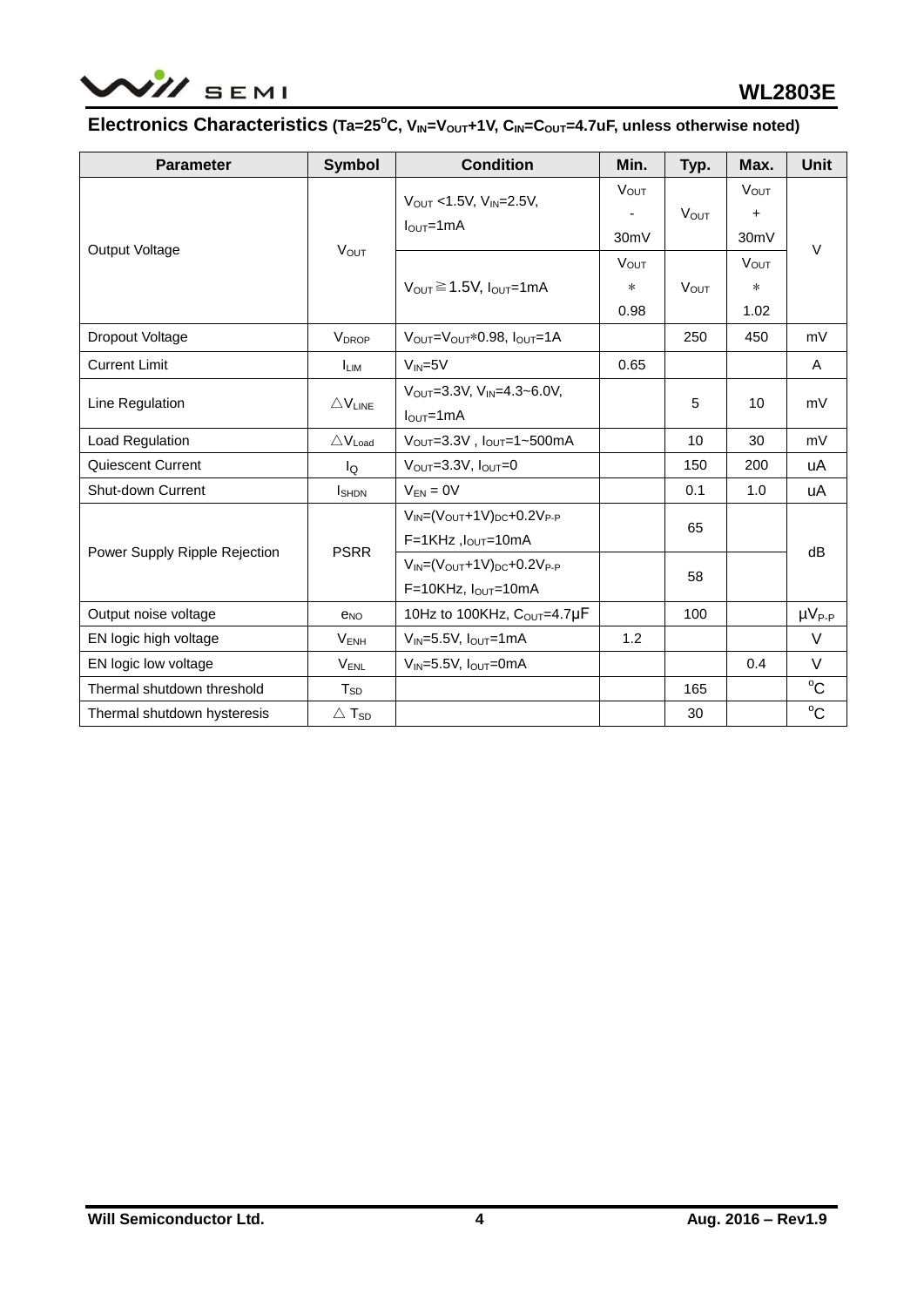

### **Typical characteristics (Ta=25<sup>°</sup>C, V<sub>IN</sub>=V<sub>OUT</sub>+1V, C<sub>IN</sub>=C<sub>OUT</sub>=4.7uF, unless otherwise noted)**

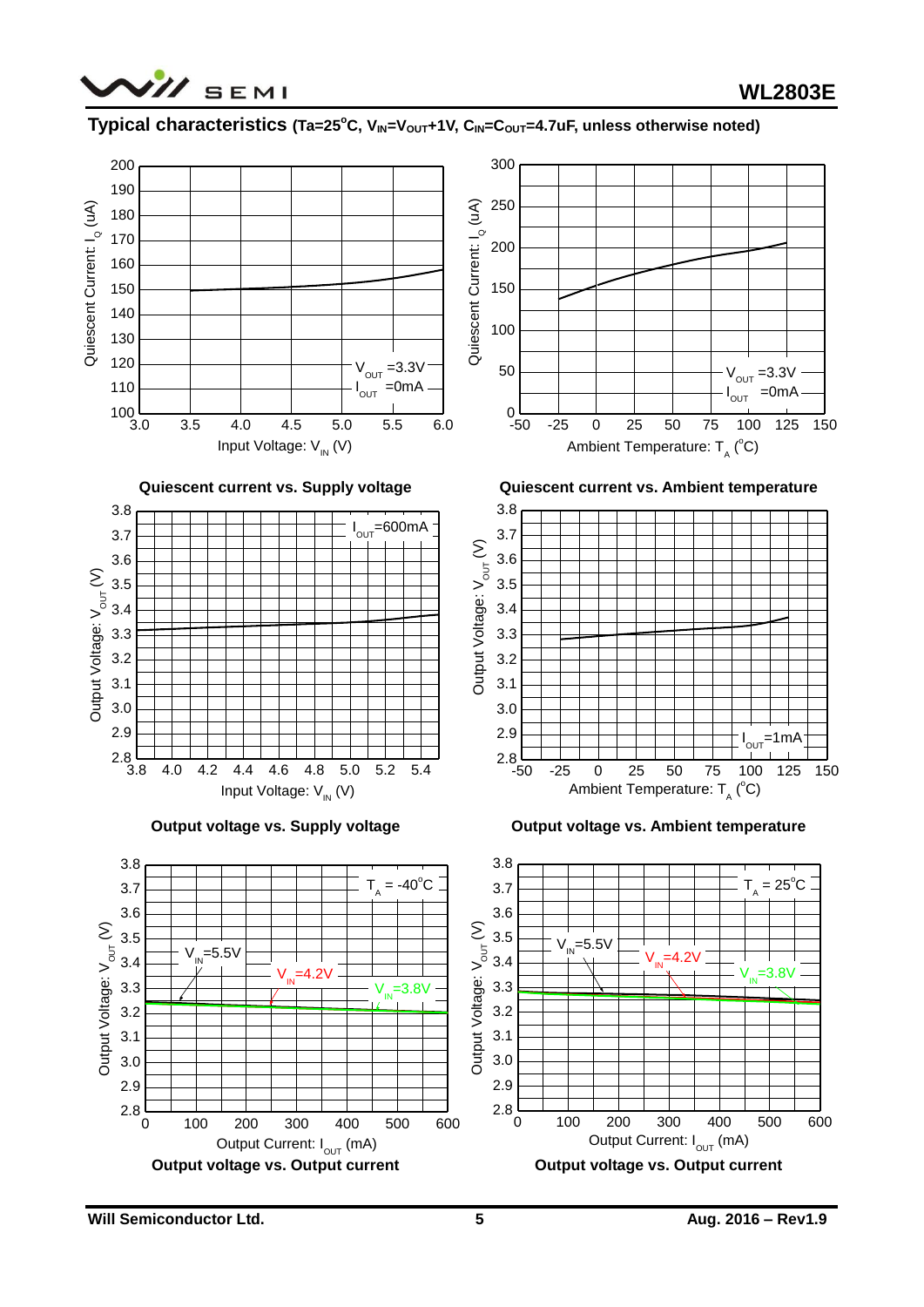



**PSRR**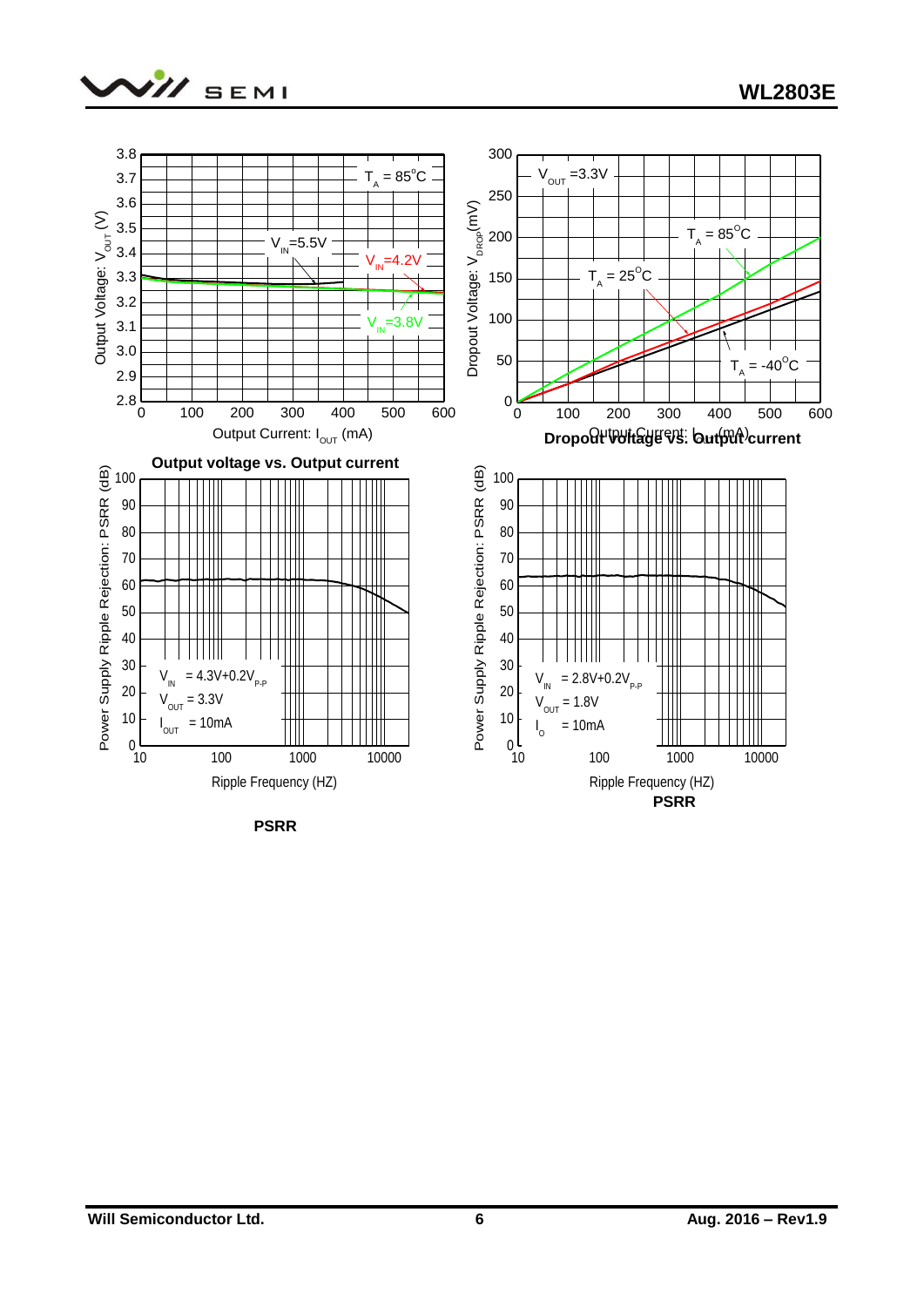



**Line Regulation**

**Load Regulation**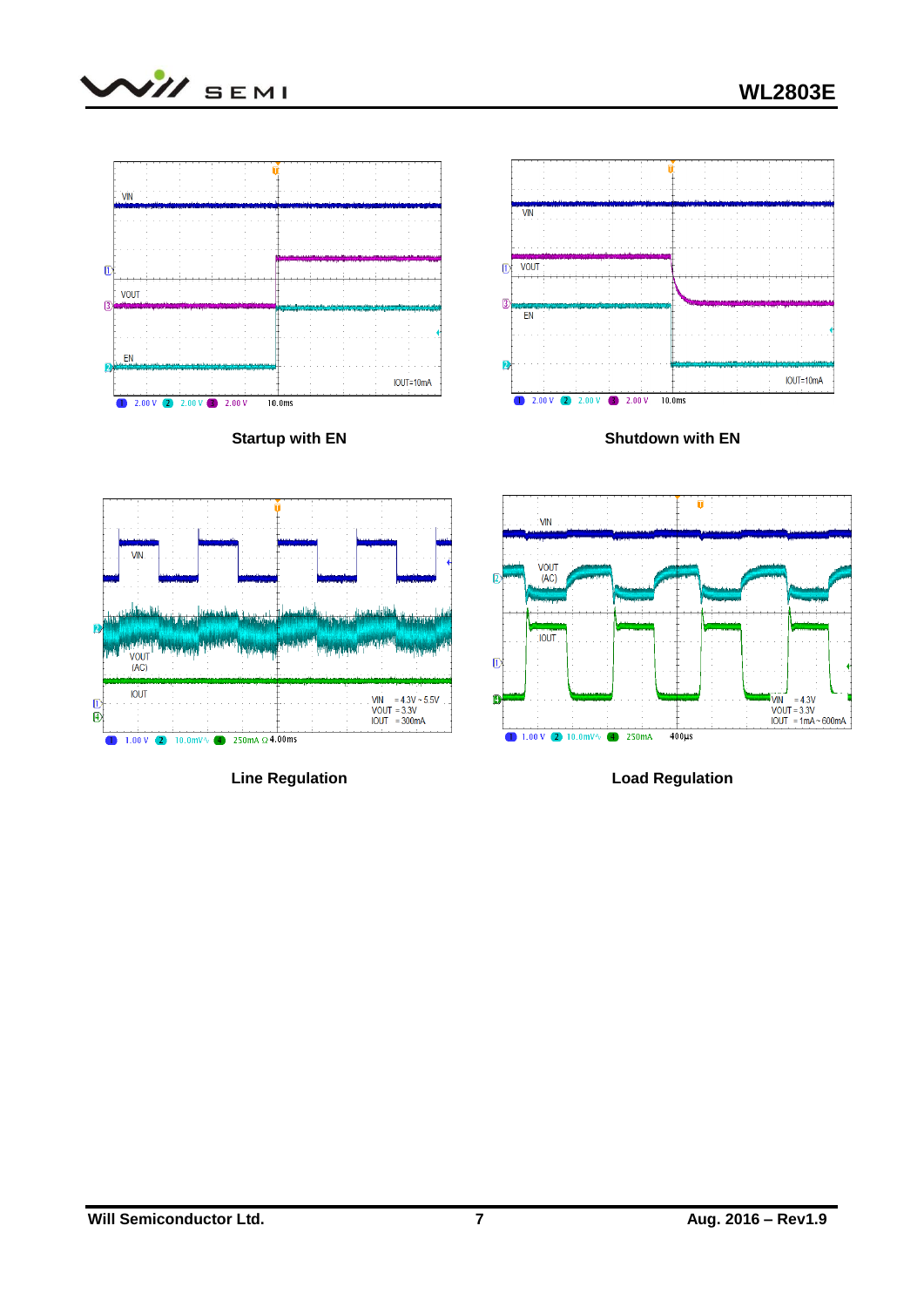

# **Package outline dimensions**

**SOT-23-5L**







|                | <b>Dimensions In Millimeters</b> |      |             |  |  |
|----------------|----------------------------------|------|-------------|--|--|
| <b>Symbol</b>  | Min.                             | Typ. | Max.        |  |  |
| A              | 1.050                            |      | 1.250       |  |  |
| A <sub>1</sub> | 0.000                            | ۰    | 0.100       |  |  |
| A2             | 1.050                            |      | 1.150       |  |  |
| b              | 0.300                            | 0.4  | 0.500       |  |  |
| C              | 0.100                            | ۰    | 0.200       |  |  |
| D              | 2.820                            | 2.9  | 3.020       |  |  |
| E              | 1.500                            | 1.6  | 1.700       |  |  |
| E1             | 2.650                            | 2.8  | 2.950       |  |  |
| e              | 0.950 (Basic)                    |      |             |  |  |
| e <sub>1</sub> | 1.800                            | 1.9  | 2.000       |  |  |
| L              | 0.300                            | 0.45 | 0.600       |  |  |
| θ              | $0^{\circ}$                      |      | $8^{\circ}$ |  |  |